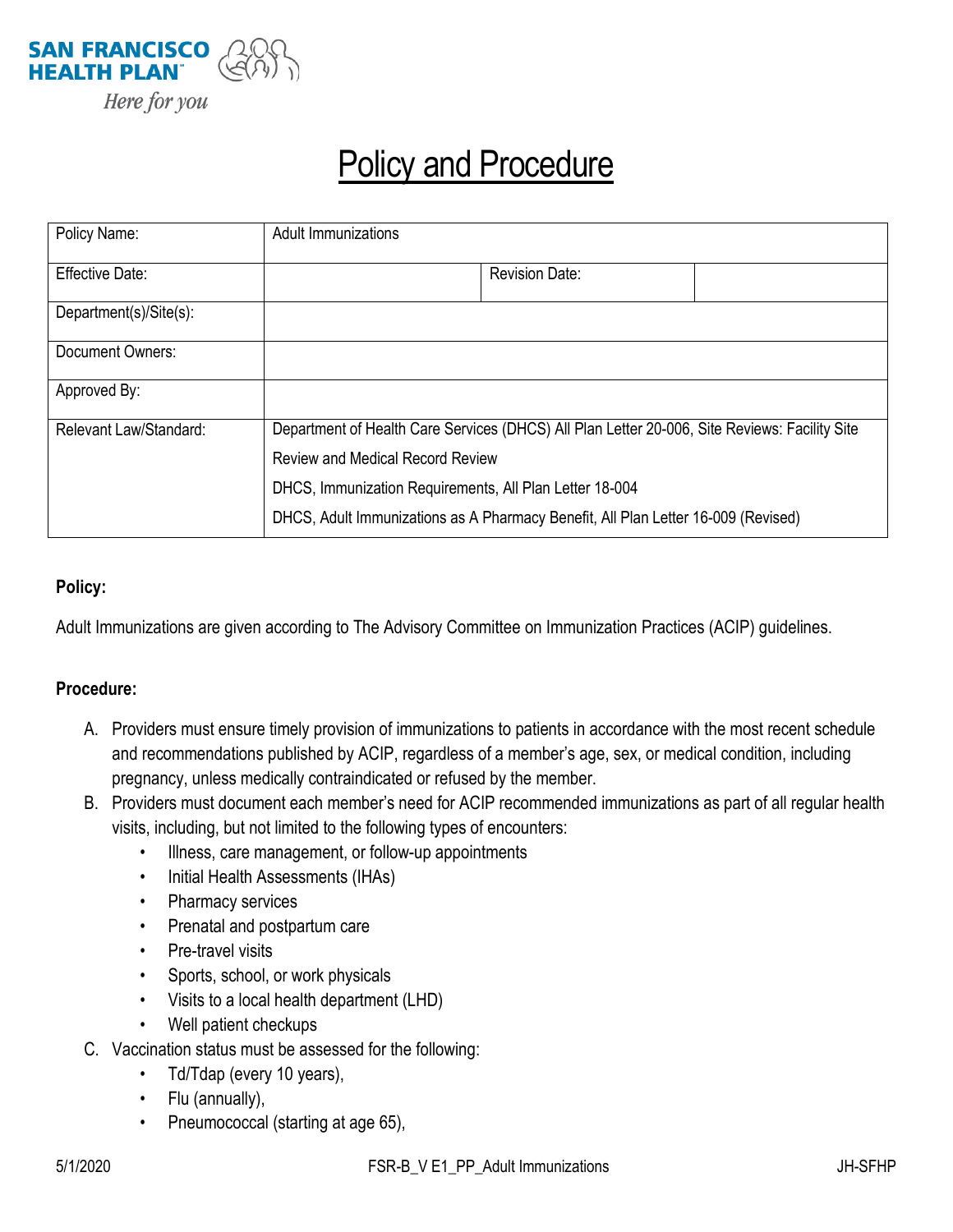- Zoster (starting at age 50),
- Varicella and MMR.
	- i. Documented evidence of immunity (i.e. titers, childhood acquired infection) in the medical record meets the criteria for Varicella and MMR.
- D. Documentation of immunizations, either recorded in the medical/electronic record or on medication logs, must include the following:
	- The name of the vaccine(s),
	- the date of administration,
	- the manufacturer,
	- the lot number of each vaccine,
	- including immunization registries,
	- the date the VIS was given (or presented and offered),
	- and the VIS publication date.
- E. As ACIP-recommended immunizations are viewed as preventive services, these services must not be subject to prior authorization. In instances where the Medi-Cal Provider Manual outlines immunization criteria that is less restrictive than ACIP criteria, MCPs must provide the immunization in accordance with the less restrictive Medi-Cal Provider Manual criteria.
- F. Title 16, California Code of Regulations (CCR), Section 1746.4(e) requires pharmacists to report the administration of any vaccine, within 14 days, to the appropriate immunization registry. In addition, DHCS strongly recommends that not only pharmacists, but all network primary care providers, report immunization information within 14 days of administering an immunization.
	- Reports to The California Immunization Registry (CAIR2)] shall be made following the member's initial health assessment and all other health care visits which result in an immunization being provided, in accordance with state and federal laws.